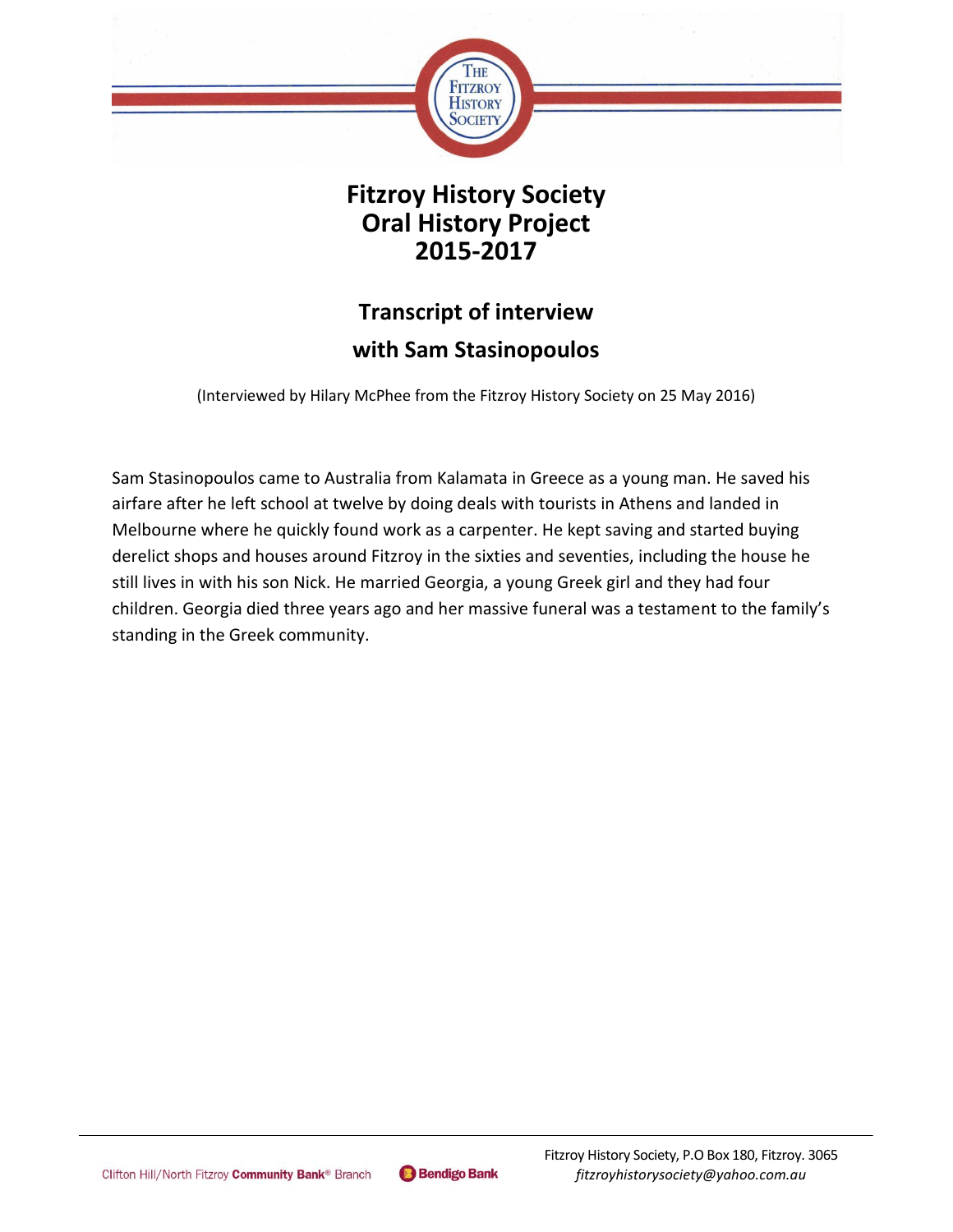

## **START OF TRANSCRIPT**

| Facilitator:       | I'm speaking with Sam Stasinopoulos who lives at 311 Fitzroy Street. about how<br>he first came to Australia from Kalamata in Greece                                                                                                                                                                                                                                                                                                                                                            |
|--------------------|-------------------------------------------------------------------------------------------------------------------------------------------------------------------------------------------------------------------------------------------------------------------------------------------------------------------------------------------------------------------------------------------------------------------------------------------------------------------------------------------------|
| Sam Stasinopoulos: | When I, I finished school in Kalamata I then go to Athens because my uncle, he<br>needs help baking the cakes, and I learn to make cakes but I don't like the job<br>unfortunately [0:30] and I'm out, I lived my brother place, get there another job,<br>at least Sundays I worked in big shops, market in Athens.                                                                                                                                                                            |
| Sam Stasinopoulos: | In City Square, used to have a few shops. [Dealing] ignorant people buy<br>something. I used - dealing - I said what do you want, say I'm looking for a<br>jumper, I take to the shop, my knowledge, experience because young boy<br>[unclear] in school - high school actually                                                                                                                                                                                                                 |
| Facilitator:       | Yes, and so this was in the 1950s when you were a young boy? Yes, you were<br>born in 194-                                                                                                                                                                                                                                                                                                                                                                                                      |
| Sam Stasinopoulos: | Yeah, I was born 1952.                                                                                                                                                                                                                                                                                                                                                                                                                                                                          |
|                    |                                                                                                                                                                                                                                                                                                                                                                                                                                                                                                 |
| Facilitator:       | In Athens it was hard to find work then after the war?                                                                                                                                                                                                                                                                                                                                                                                                                                          |
| Sam Stasinopoulos: | Oh no, oh you could get a job, you could get a job. They looking for young people<br>actually to work on the job.                                                                                                                                                                                                                                                                                                                                                                               |
| Facilitator:       | You were what, 16 or 17?<br>[1:43]                                                                                                                                                                                                                                                                                                                                                                                                                                                              |
| Sam Stasinopoulos: | Yeah, my first job - no, I was 12 years old Since I finish, I working part time<br>before. But since I finish school I get in cake shop, learn to make cakes. Is a good<br>living but I can't save a lot of money, I got a little bit expenses, I went there and<br>spend a few dollars, yeah, 2 drachmas actually. Bit later my brother, he's married<br>[elder niece]. Talked to him, told me become tradesman with me and become<br>carpenter, I'll lend you tool, make you to be carpenter. |
|                    | Yes, and Sundays, Sundays at shops working in a shop, only a few shops. Dealing,<br>we used to call [spoken in a foreign language] this guy in the door I saw you<br>passing up and down, I say what are you looking? He says for a jumper. Oh I got a<br>jumper. [Unclear] with the boss I get 10 per cent, it's 30 drachmas I get                                                                                                                                                             |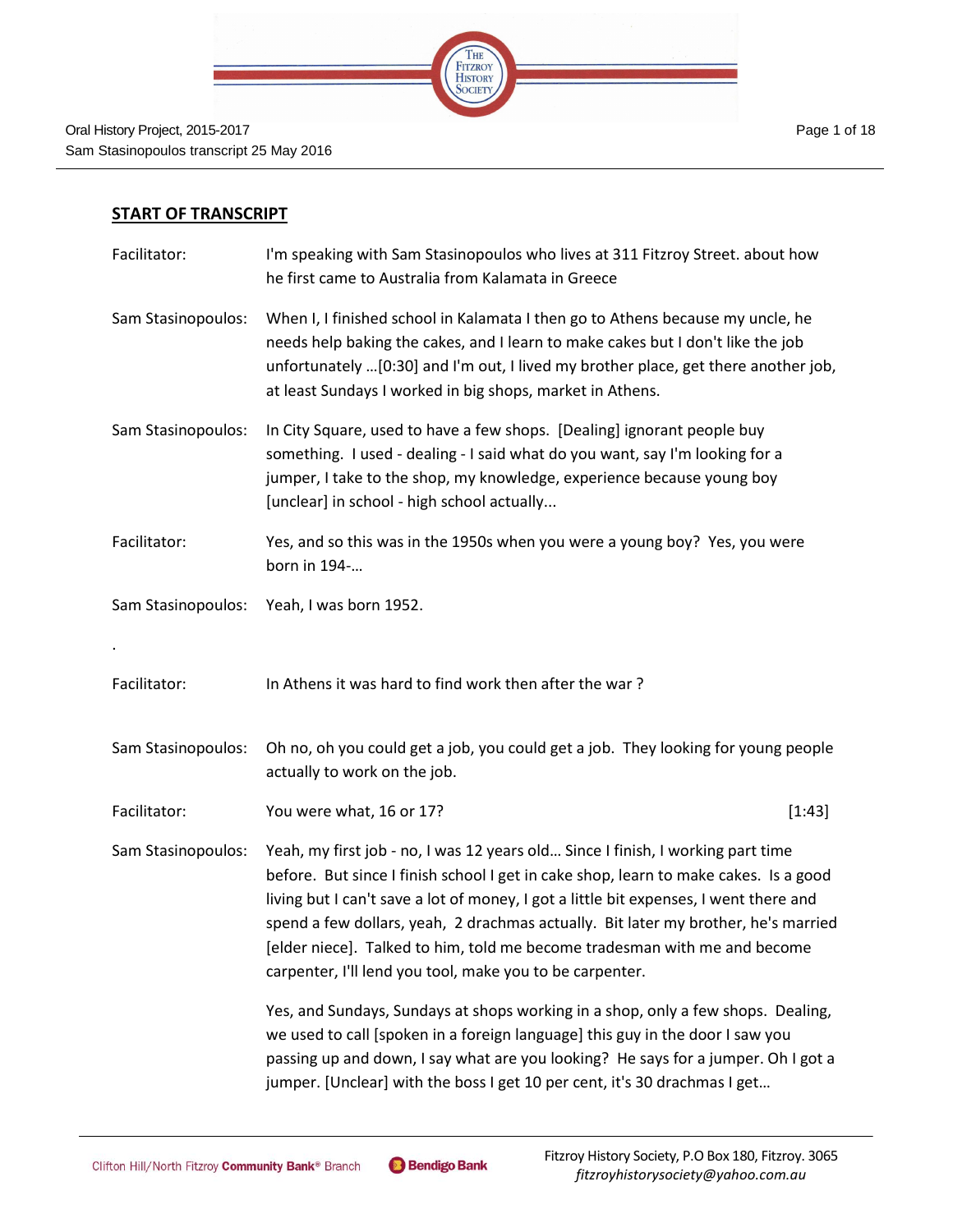

| Facilitator:       | So you would bring customers to different places and get 10 per cent.                                                                                |        |
|--------------------|------------------------------------------------------------------------------------------------------------------------------------------------------|--------|
| Sam Stasinopoulos: | Yes, 30 drachmas I get three drachmas, and it cost me nothing. I do that in my<br>spare time, can buy you a loaf bread, right.                       |        |
| Facilitator:       | Yes, but that's good money, yes.                                                                                                                     |        |
| Sam Stasinopoulos: | Yeah, six drachmas you can buy one meal. Every day filled up my pocket. When I<br>was come here pay my own ticket and I brought \$600-\$700 cash.    |        |
| Facilitator:       | So you saved lots of money                                                                                                                           |        |
| Sam Stasinopoulos: | I save a lot of money.                                                                                                                               |        |
| Facilitator:       | and how old were you when you decided to come to Australia? How old were<br>you then?                                                                |        |
| Sam Stasinopoulos: | Oh 18, 19 - 18 years old,  since I passed 18 I was come here.                                                                                        |        |
| Facilitator:       | Yes, so you came on a migrant ship? Or                                                                                                               |        |
| Sam Stasinopoulos: | No, I come by plane I had saving money, I make ticket. Used to be at that time                                                                       |        |
| Facilitator:       | Yes, plane tickets were very expensive.                                                                                                              |        |
| Sam Stasinopoulos: | By the ship used to be 12,000 drachmas, it is meant roughly, roughly \$500, on the<br>plane used to be \$1200 and I come by plane and I come by TAA. |        |
| Facilitator:       | Did you?                                                                                                                                             |        |
| Sam Stasinopoulos: | [Unclear] airlines.                                                                                                                                  |        |
| Facilitator:       | Why did you come by plane rather than boat?                                                                                                          |        |
| Sam Stasinopoulos: | Faster, luxury.                                                                                                                                      |        |
| Facilitator:       | Yes, and did you come on your own or were there other friends who came too?                                                                          |        |
| Sam Stasinopoulos: | No I was travelling alone                                                                                                                            |        |
| Facilitator:       | Yeah, and what did you know about Australia?                                                                                                         |        |
| Sam Stasinopoulos: | I used to have uncle here. Yeah here, used to be uncle.                                                                                              |        |
| Facilitator:       | Yeah, and they were in Melbourne?                                                                                                                    | [4:30] |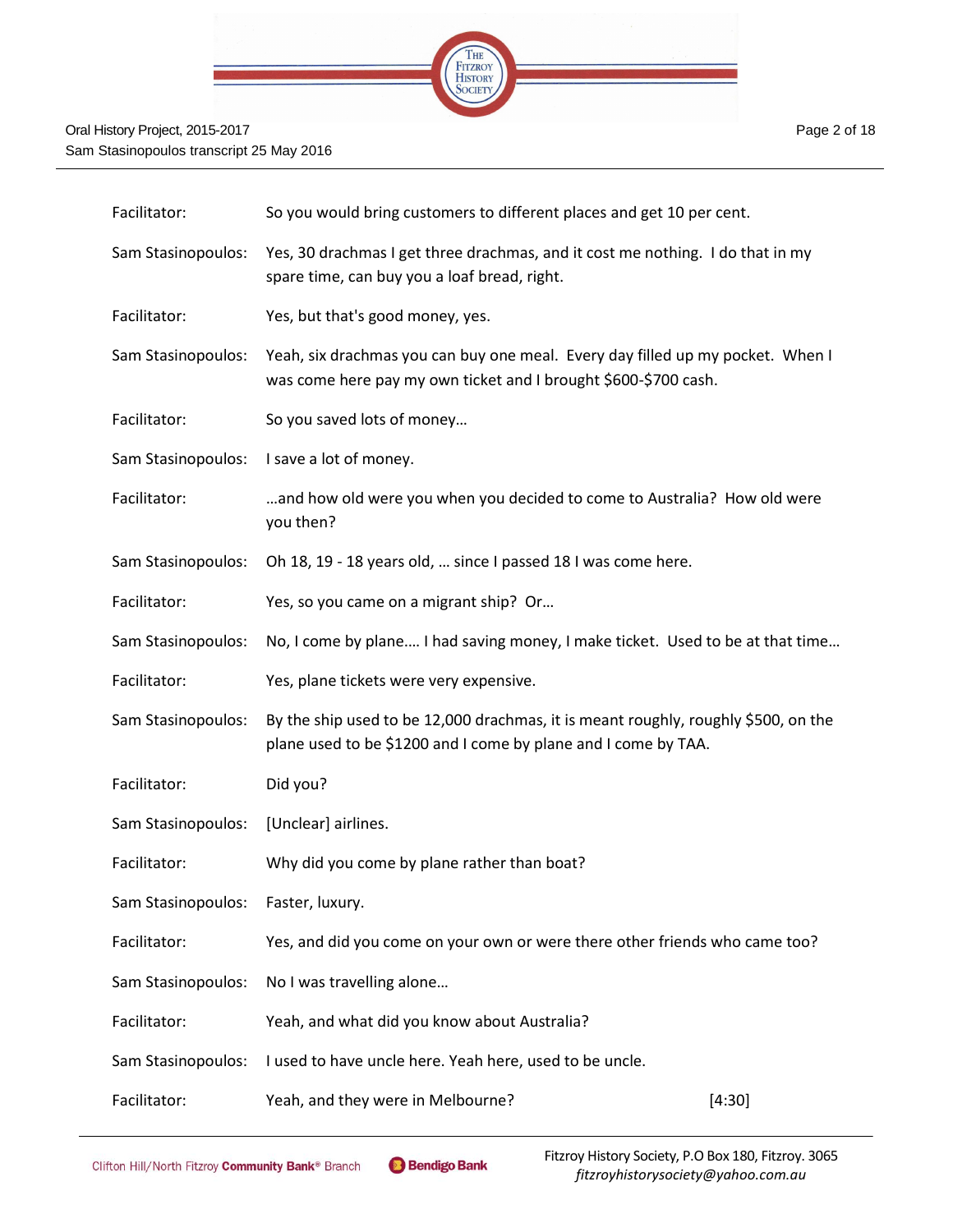

| Sam Stasinopoulos: | Yes, yes I have a sister, my sister has come before me two years' earlier. My<br>sister was come in [unclear] at that time like a fugitive of the government, us this<br>time had people from Asia at immigration department for workers are looking the<br>government, that's my sister. I was come here, that's [unclear].                                                                                                                                                                                                                                                                                                          |
|--------------------|---------------------------------------------------------------------------------------------------------------------------------------------------------------------------------------------------------------------------------------------------------------------------------------------------------------------------------------------------------------------------------------------------------------------------------------------------------------------------------------------------------------------------------------------------------------------------------------------------------------------------------------|
| Facilitator:       | So you came and stayed with your family when you arrived?                                                                                                                                                                                                                                                                                                                                                                                                                                                                                                                                                                             |
| Sam Stasinopoulos: | Yeah, when I go to come here I stay my family with my uncle, my sister and my<br>uncle lived together.                                                                                                                                                                                                                                                                                                                                                                                                                                                                                                                                |
| Facilitator:       | Were they here in Fitzroy or somewhere else?                                                                                                                                                                                                                                                                                                                                                                                                                                                                                                                                                                                          |
| Sam Stasinopoulos: | Ah, yes.                                                                                                                                                                                                                                                                                                                                                                                                                                                                                                                                                                                                                              |
| Facilitator:       | They were in Fitzroywhere the flats is. I stayed a couple of weeks and after, I like<br>a little bit more luxury to live. My sister, we rent two rooms, George Street.                                                                                                                                                                                                                                                                                                                                                                                                                                                                |
|                    | [5:37]                                                                                                                                                                                                                                                                                                                                                                                                                                                                                                                                                                                                                                |
| Sam Stasinopoulos: | That time I was employed glass factory.                                                                                                                                                                                                                                                                                                                                                                                                                                                                                                                                                                                               |
| Facilitator:       | So you straightaway got a job.                                                                                                                                                                                                                                                                                                                                                                                                                                                                                                                                                                                                        |
| Sam Stasinopoulos: | Yeah the third day. Two days' rest, the third day I get a job.                                                                                                                                                                                                                                                                                                                                                                                                                                                                                                                                                                        |
| Facilitator:       | Yes, was it a Greek factory? Were there Greeks working there?                                                                                                                                                                                                                                                                                                                                                                                                                                                                                                                                                                         |
| Sam Stasinopoulos: | No, Australia factory, he make the [portholes].                                                                                                                                                                                                                                                                                                                                                                                                                                                                                                                                                                                       |
| Facilitator:       | You had some English by then? A little bit?                                                                                                                                                                                                                                                                                                                                                                                                                                                                                                                                                                                           |
| Sam Stasinopoulos: | Just, just I was speak a little bit English, not much but I communicate good enough<br>actually and I get to the glass factory. But after a couple of months because I was<br>working carpenter there and I left the shops and I went to carpentry because I was<br>plan to go out and I had learning. Tradesmen get much more money. Then I left, I<br>have a friend of mine he used to work labour and I asked him, he said yes, they<br>need labourers, I said I don't want to labour I want to be carpenter. But I have<br>idea because of my country the last, before I was come here I work carpenter, I<br>starting carpenter. |
| Facilitator:       | So you had done some carpentry in Greece, yes.                                                                                                                                                                                                                                                                                                                                                                                                                                                                                                                                                                                        |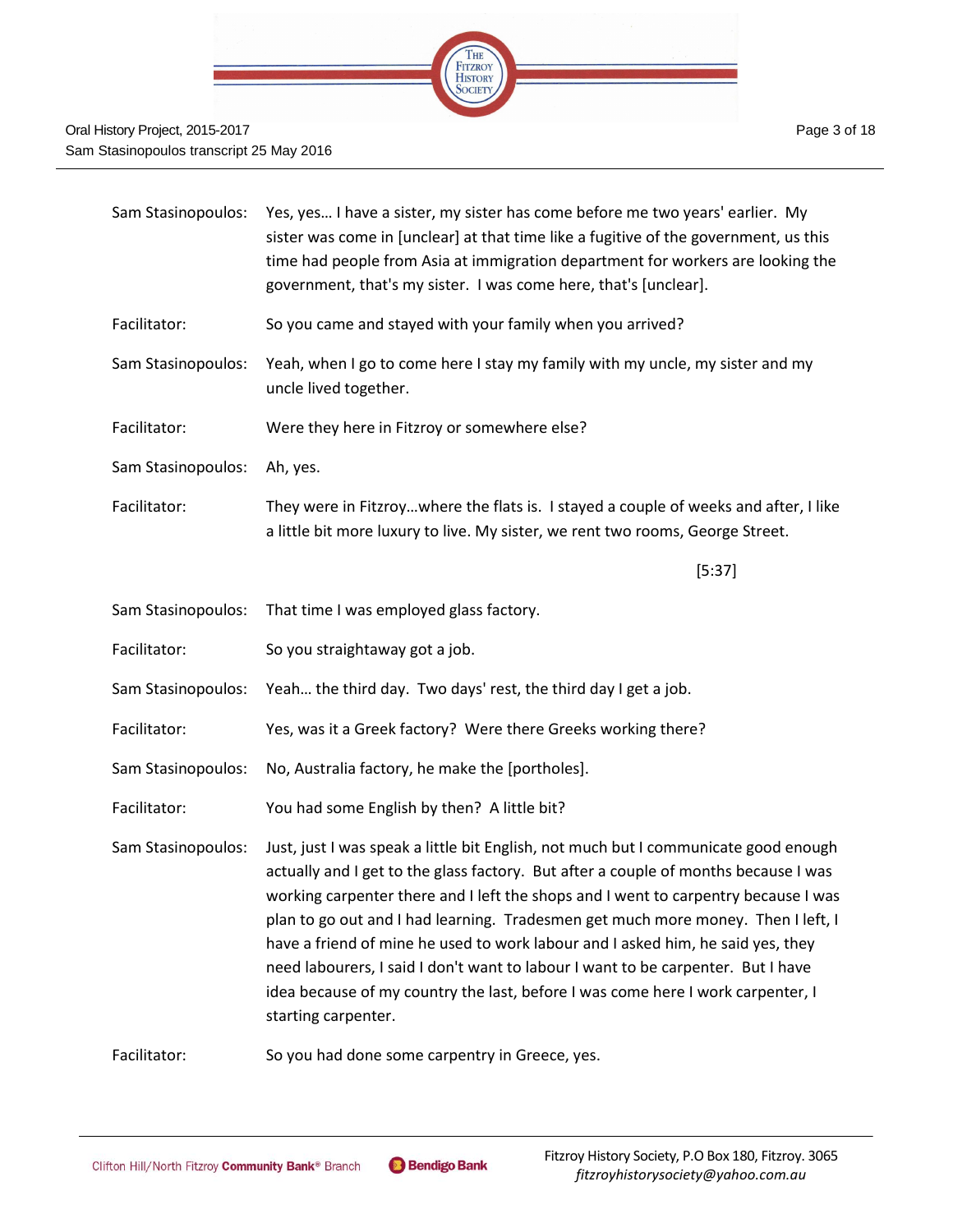

| Sam Stasinopoulos: | I have idea, I have idea. I can't read the plans, can't read the plans, but I can do a<br>bit but I know the trade, right, how to do it.                                                                                                                                                                                                                                                                                                                                                                                                                                                                                         |
|--------------------|----------------------------------------------------------------------------------------------------------------------------------------------------------------------------------------------------------------------------------------------------------------------------------------------------------------------------------------------------------------------------------------------------------------------------------------------------------------------------------------------------------------------------------------------------------------------------------------------------------------------------------|
| Facilitator:       | Yes, did you have tools?                                                                                                                                                                                                                                                                                                                                                                                                                                                                                                                                                                                                         |
| Sam Stasinopoulos: | No, I didn't have the tool but after buy tools one day, with a little bit of English<br>and I saw paper that needed a carpenter. My first job used to be I do all this is in<br>the rail station office, the motor carriage station office, they build there. Used to<br>be an Italian company. When I was there one day asked them for job, say you<br>know what you're doing? I say I know. He says to me okay, how do you know?<br>[7:26]                                                                                                                                                                                     |
|                    | Used to have [spoken in a foreign language] this is meant two stools to make a<br>stool, to make a couple of boards on the top and if you want to cut straight or<br>saw. Yeah, I'll do it. He says, that's electric saw, that is this, that's it, you want<br>tools? I said okay.                                                                                                                                                                                                                                                                                                                                               |
|                    | He give me to start. I ask for job, he says to me you can do tradesman? Say yes, I<br>am, I have idea, make trestles, when I make the, before I complete the trestles I<br>put the legs, I put it, tried to make it level, I measure it up to cut. Before I cut the<br>one length because timber was differentin length. He watched me, I said to<br>myself I don't care if he watch me I'm not, you know. Before I complete the<br>[unclear] he says you come tomorrow morning. Then following day I've been<br>there in the morning, I brought tools, all that, and I start carpentry and that's it.<br>That's my career then. |
| Facilitator:       | You stayed there for a long time, Sam? How long were you                                                                                                                                                                                                                                                                                                                                                                                                                                                                                                                                                                         |
| Sam Stasinopoulos: | Yeah, I was stay with him one year, after that I communicate other people, is a<br>little bit mangled [unclear] that's how                                                                                                                                                                                                                                                                                                                                                                                                                                                                                                       |
| Facilitator:       | Yeah, and you were saving money                                                                                                                                                                                                                                                                                                                                                                                                                                                                                                                                                                                                  |
| Sam Stasinopoulos: | Saving money, yes I save money. I have complaints a couple of time because I saw<br>other people who working the same hours, they get a few dollars top of me and I<br>say one day, you don't like my job? [9:13]                                                                                                                                                                                                                                                                                                                                                                                                                |
|                    | He say oh no, you alright, you alright. I say, why are the other carpenters get \$20 over<br>and I get \$20 less? Ah, he says, more experience. I say okay, one day when I<br>found the chance I ran out of him, I get another job.                                                                                                                                                                                                                                                                                                                                                                                              |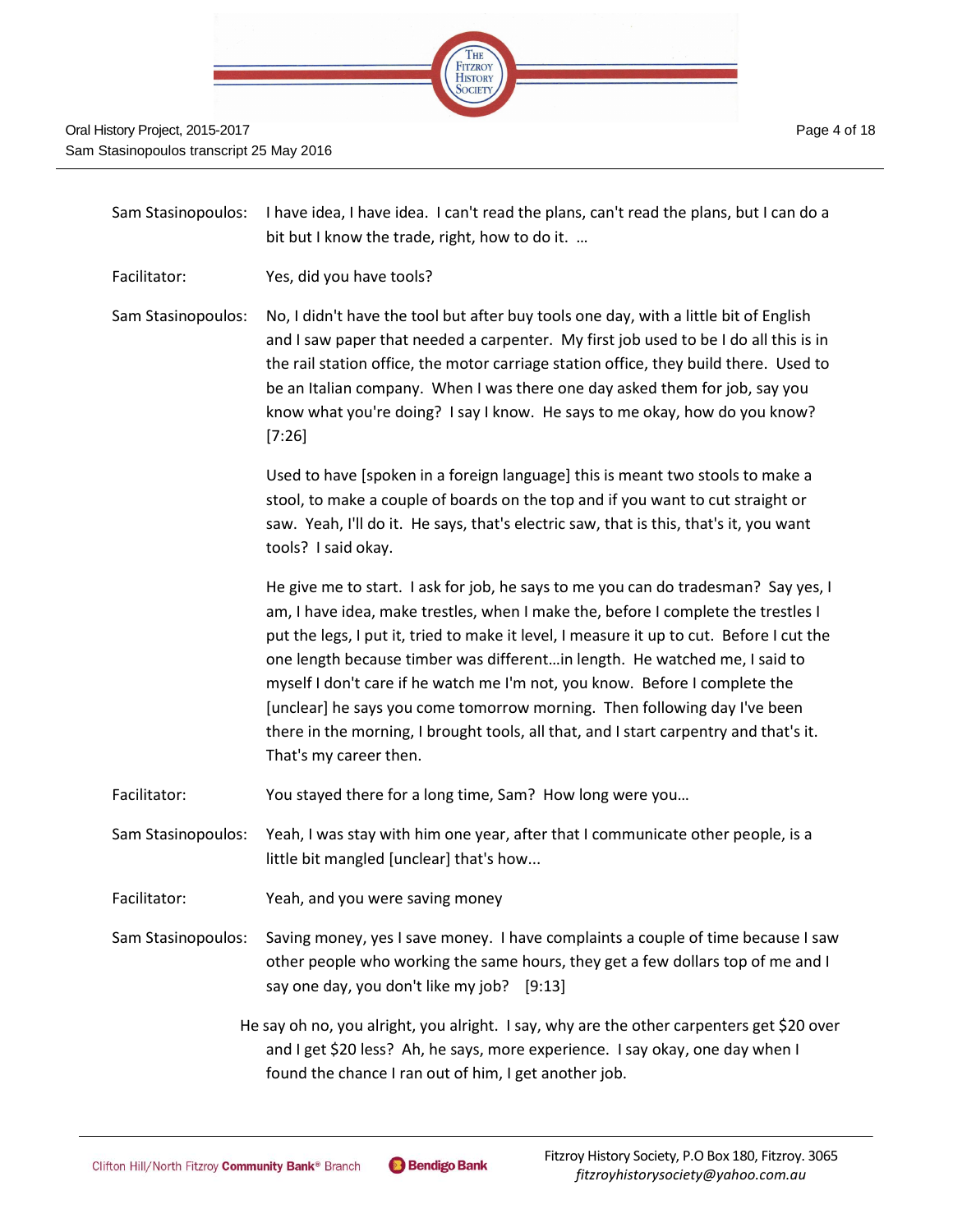

| Facilitator:       | Another carpentry job?                                                                                                                                                                                                                                                                |
|--------------------|---------------------------------------------------------------------------------------------------------------------------------------------------------------------------------------------------------------------------------------------------------------------------------------|
| Sam Stasinopoulos: | Yeah, carpenter job                                                                                                                                                                                                                                                                   |
| Facilitator:       | Yes, so were they always in Fitzroy, your jobs? Were they Fitzroy mainly?                                                                                                                                                                                                             |
| Sam Stasinopoulos: | No, I work, I live in Fitzroy and I work in city, I work in the city.  That time of<br>course it used to be, were very, was very [unclear] King William Street.                                                                                                                       |
| Facilitator:       | Did you have Greek friends of your age, then?                                                                                                                                                                                                                                         |
| Sam Stasinopoulos: | Oh, met a lot of people.                                                                                                                                                                                                                                                              |
| Facilitator:       | There were many, many Greeks coming at this time.                                                                                                                                                                                                                                     |
| Sam Stasinopoulos: | Oh used to be, used to be quite [unclear], quite - many, many, many.                                                                                                                                                                                                                  |
| Facilitator:       | Yes, so did you have a social life? Did you go out to parties, to dances and stuff?                                                                                                                                                                                                   |
| Sam Stasinopoulos: | Yes, oh yeah, yes.                                                                                                                                                                                                                                                                    |
| Facilitator:       | Where did you go?                                                                                                                                                                                                                                                                     |
| Sam Stasinopoulos: | A quite a few times I was going down to Town Hall.                                                                                                                                                                                                                                    |
|                    | They've got dancing, dancing and                                                                                                                                                                                                                                                      |
|                    | I live in, that time was there, the [unclear], I live in George Street, George Street.<br>Three months, less three months. After I found this house.                                                                                                                                  |
| Facilitator:       | Then you found this house?                                                                                                                                                                                                                                                            |
| Sam Stasinopoulos: | I found this house, I found this house. I have few dollars.                                                                                                                                                                                                                           |
| Facilitator:       | Yes, you were very good at saving money.                                                                                                                                                                                                                                              |
| Sam Stasinopoulos: | I brought some money from my country, right, and brought American dollars. Big<br>money, I make it American dollars, I went and brought the American dollars here,<br>when I found the house I changed my American dollars to a pound. A pound used<br>to be at that time £1, \$2.10. |
| Facilitator:       | Right, so good exchange.                                                                                                                                                                                                                                                              |
|                    |                                                                                                                                                                                                                                                                                       |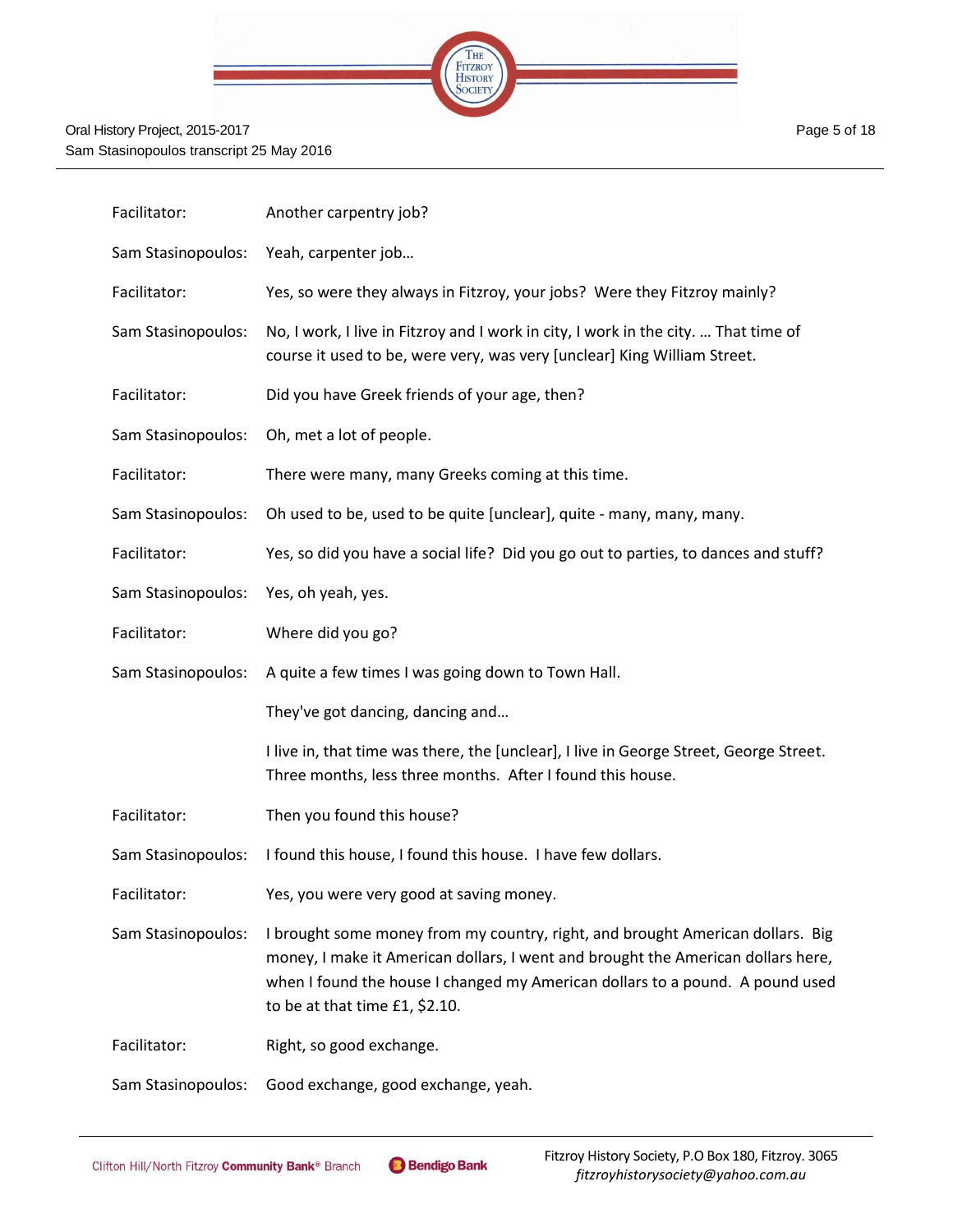

| Facilitator:       | Yes, so you bought this house for how many, how much money, American dollars<br>or                                                                                                                                                                                                                                                                          |         |
|--------------------|-------------------------------------------------------------------------------------------------------------------------------------------------------------------------------------------------------------------------------------------------------------------------------------------------------------------------------------------------------------|---------|
| Sam Stasinopoulos: | Yeah, \$700-something.                                                                                                                                                                                                                                                                                                                                      | [11:46] |
| Facilitator:       | American dollars?                                                                                                                                                                                                                                                                                                                                           |         |
| Sam Stasinopoulos: | American dollars, yeah. Then I start here.  I went to unemploy[ment], they give<br>me \$2.60 a week and then so I was                                                                                                                                                                                                                                       |         |
| Facilitator:       | Why did you go to unemployment? Because you wanted to work on the house?                                                                                                                                                                                                                                                                                    |         |
| Sam Stasinopoulos: | Yeah no, two three days, one week. When I saw \$2.60 I said to myself that's no<br>money for me, that's no money for me.                                                                                                                                                                                                                                    |         |
| Facilitator:       | So did you move into this house?                                                                                                                                                                                                                                                                                                                            |         |
| Sam Stasinopoulos: | Yes, one day I have few dollars because I brought from my country a few dollars,<br>leave it a small deposit and I was passing, looking around. I live still, I used to live<br>in George Street, [unclear] Street on the corner, two storey place, still there, and I<br>saw this house. It was then broken windows, broken walls, this was not like that. |         |
| Facilitator:       | Really, so very tumble down, yes. Lots of work needed.                                                                                                                                                                                                                                                                                                      |         |
| Sam Stasinopoulos: | Broken floors, tried to buy. £3500 and But I work in city and my work's got to<br>have [unclear], sometimes I call some mates  Say yeah, okay.                                                                                                                                                                                                              |         |
| Facilitator:       | Yeah, so this would be 1960s or something, 1960?                                                                                                                                                                                                                                                                                                            |         |
| Sam Stasinopoulos: | Yes, 1964, not even 1964, I think [unclear] by I found my lady was living on the<br>top, used to name Mrs [Stronghair].                                                                                                                                                                                                                                     |         |
| Facilitator:       | Mrs Stronghair?                                                                                                                                                                                                                                                                                                                                             |         |
| Sam Stasinopoulos: | Stronghair, English lady, very educated, was                                                                                                                                                                                                                                                                                                                |         |

Facilitator: Where was she?

Sam Stasinopoulos: Living here.… but was not kitchen here, was just like that one.

Facilitator: Yes, oh a lean-to kitchen at the back.

Sam Stasinopoulos: Was no fence behind, no windows, some windows were broken but got some timber and over there Masonite, some [unclear].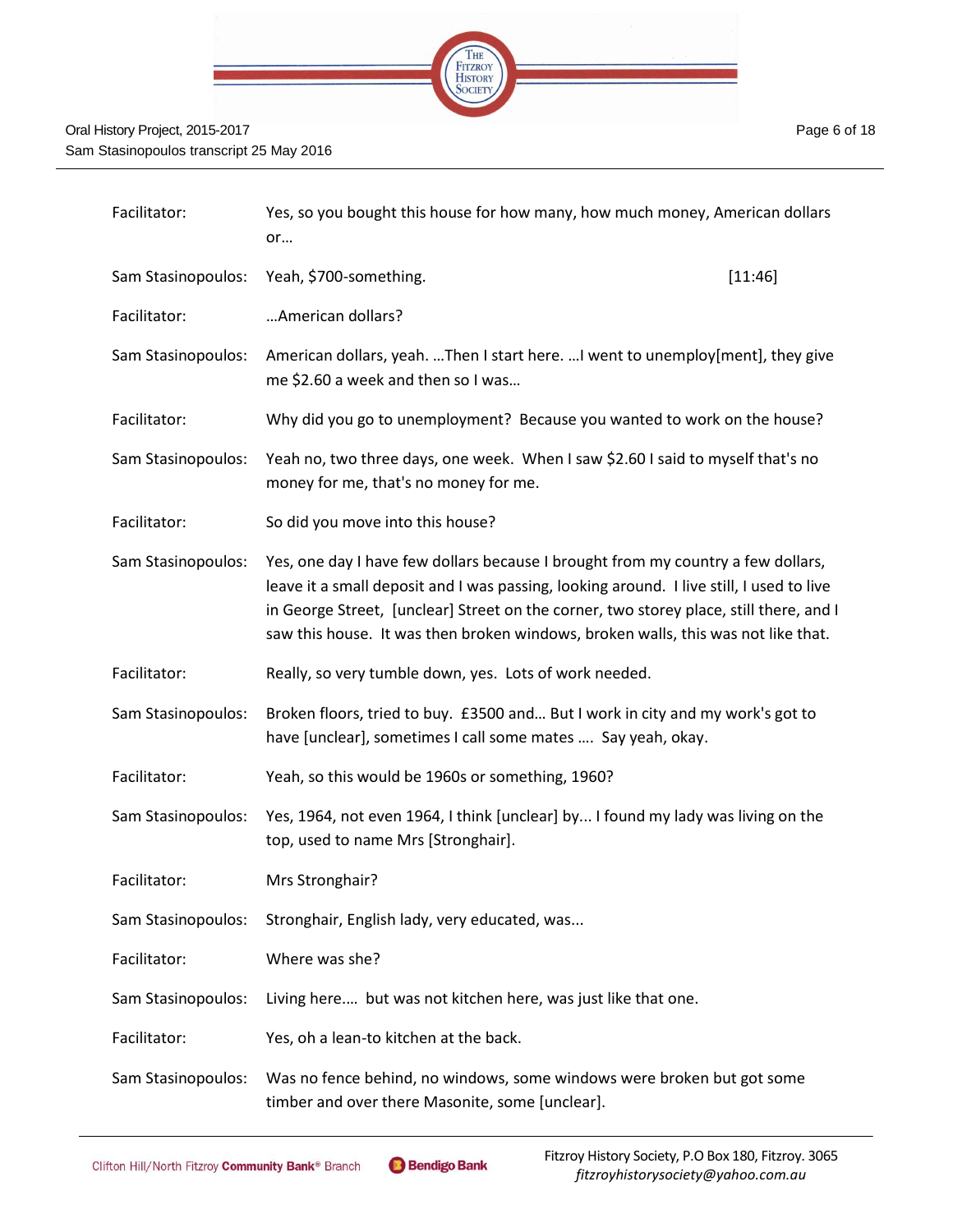

| Facilitator:       | So the back was kind of all                                                                                                                                                                                                                                                                                                                                                  |
|--------------------|------------------------------------------------------------------------------------------------------------------------------------------------------------------------------------------------------------------------------------------------------------------------------------------------------------------------------------------------------------------------------|
| Sam Stasinopoulos: | Covered up, covered up, covered up, covered up She live in the house, yeah.                                                                                                                                                                                                                                                                                                  |
| Facilitator:       | Yes, an English woman.                                                                                                                                                                                                                                                                                                                                                       |
| Sam Stasinopoulos: | Yeah, used to be the kitchen was like that, it is meant only two metres, one and<br>half metres, not so high because three metres [unclear] ceiling. I was come<br>here, I tell him to buy.                                                                                                                                                                                  |
| Facilitator:       | Did she own the house? You bought it from her?                                                                                                                                                                                                                                                                                                                               |
| Sam Stasinopoulos: | No, no she living here, she living and she pay \$2.50.                                                                                                                                                                                                                                                                                                                       |
| Facilitator:       | Rent, for the whole house.                                                                                                                                                                                                                                                                                                                                                   |
| Sam Stasinopoulos: | Rent, the whole house, but she live just alone, yeah. She live in one room in the<br>top.                                                                                                                                                                                                                                                                                    |
| Facilitator:       | Yes. So did she stay when you bought it? Did she stay?                                                                                                                                                                                                                                                                                                                       |
| Sam Stasinopoulos: | Yes, when I was come here I said I bought it, stay in, here I'll make you a cup of<br>tea. Oh she had a Kookers, remember the Kookers ['Kooka' or Kookaburra<br>Metters brand gas stove of the 1930s]? I make a cup of tea, couple of Greek<br>cakes, cake, nice lady. But I'm not going to say is poor, but is poor on the head, is<br>poor on the head, that's how we say. |
| Facilitator:       | Yes, was she an old woman?                                                                                                                                                                                                                                                                                                                                                   |
| Sam Stasinopoulos: | Old, old woman.                                                                                                                                                                                                                                                                                                                                                              |
| Facilitator:       | Yes, so old and a bit                                                                                                                                                                                                                                                                                                                                                        |
|                    | Sam Stasinopoulos: Little bit, at 70, over 70, over 70.                                                                                                                                                                                                                                                                                                                      |
| Facilitator:       | Yeah, but you made her Greek cakes?                                                                                                                                                                                                                                                                                                                                          |
| Sam Stasinopoulos: | No, no I buy the cakes, I don't make.                                                                                                                                                                                                                                                                                                                                        |
| Facilitator:       | Oh right, I thought you'd been cooking in the Kookers stove.                                                                                                                                                                                                                                                                                                                 |
| Sam Stasinopoulos: | No. She live in one room at top it was, when I buy I said let me in to see your<br>room, like to rent. Anyhow, by the time I say okay one day, so I say, I tell you<br>what, I see you put some shampoo wrappers away in there.                                                                                                                                              |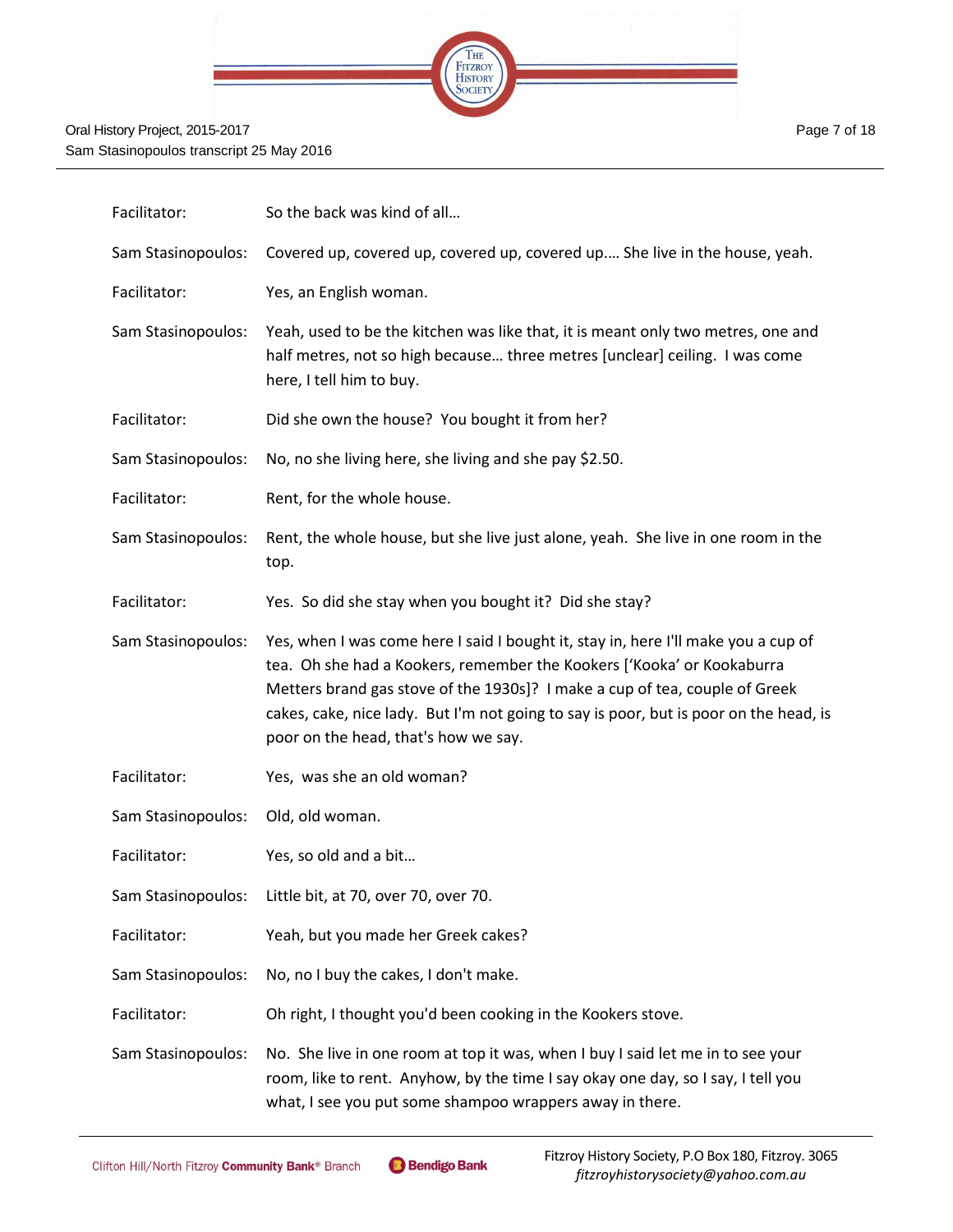|  | <b>THE</b>                        |  |
|--|-----------------------------------|--|
|  | <b>FITZROY</b><br>HISTORY<br>UCIE |  |
|  |                                   |  |

| Facilitator:       | Yes, so piles of newspapers.                                                                                                                                                                                                                                                                                                                                 |  |  |
|--------------------|--------------------------------------------------------------------------------------------------------------------------------------------------------------------------------------------------------------------------------------------------------------------------------------------------------------------------------------------------------------|--|--|
| Sam Stasinopoulos: | Newspapers, newspapers.                                                                                                                                                                                                                                                                                                                                      |  |  |
| Facilitator:       | Oh yes, the house was full of old newspapers.<br>[15:35]                                                                                                                                                                                                                                                                                                     |  |  |
| Sam Stasinopoulos: | I try cleaning her room. I'm used to be shop here in [Curtin] Street selling second<br>stuff, pay you three dollars. I say - one day in the street I found a small bed for<br>her, [unclear], I said you better keep a bed, got one blanket and sleep on the top.<br>Oh, I believe you might feel cold too, why don't you come here a bit later?             |  |  |
| Facilitator:       | You moved in, yes.                                                                                                                                                                                                                                                                                                                                           |  |  |
| Sam Stasinopoulos: | When I bought it I come hereused to be tin, their fence, my fence was tins.<br>Sometimes night time passing up and down the and knock the, knock the walls.<br>I mean                                                                                                                                                                                        |  |  |
| Facilitator:       | Yeah, yeah.                                                                                                                                                                                                                                                                                                                                                  |  |  |
| Sam Stasinopoulos: | and you have the noise. I suppose very nice lady, very educated, but<br>unfortunately life was so bad. Used to have one friend, sometime only get cup of<br>tea or a couple of biscuits, but I get good money, I work and when I got extra job<br>outside on Sundays I work on Sundays.                                                                      |  |  |
|                    | I didn't have enough brain because if I good enough brain maybe I be<br>multimillionaire today because through to the newspaper as I was working<br>carpenter, as I told you, I was not aware. So we are do measurement, surveying<br>farms, who a little bit lies to me too. He pay me £2 a day                                                             |  |  |
|                    | What I'm do, I hold the meter and measure up and put in picks maybe. I've got<br>the hammer                                                                                                                                                                                                                                                                  |  |  |
| Facilitator:       | Yeah, and was that surveying around the city or in the country?                                                                                                                                                                                                                                                                                              |  |  |
| Sam Stasinopoulos: | In the country, in the country.                                                                                                                                                                                                                                                                                                                              |  |  |
|                    | I said to him once, I said to him how much cost an acre? He says to me in one day<br>we earn, we went to the pub, I have my birthday, let's go to the pub, have a<br>couple of beers, drink a few beers. He says to me want to see one day [audio<br>skip]. But he never told me how much he buy them because he divided the lands,<br>big lands, big areas. |  |  |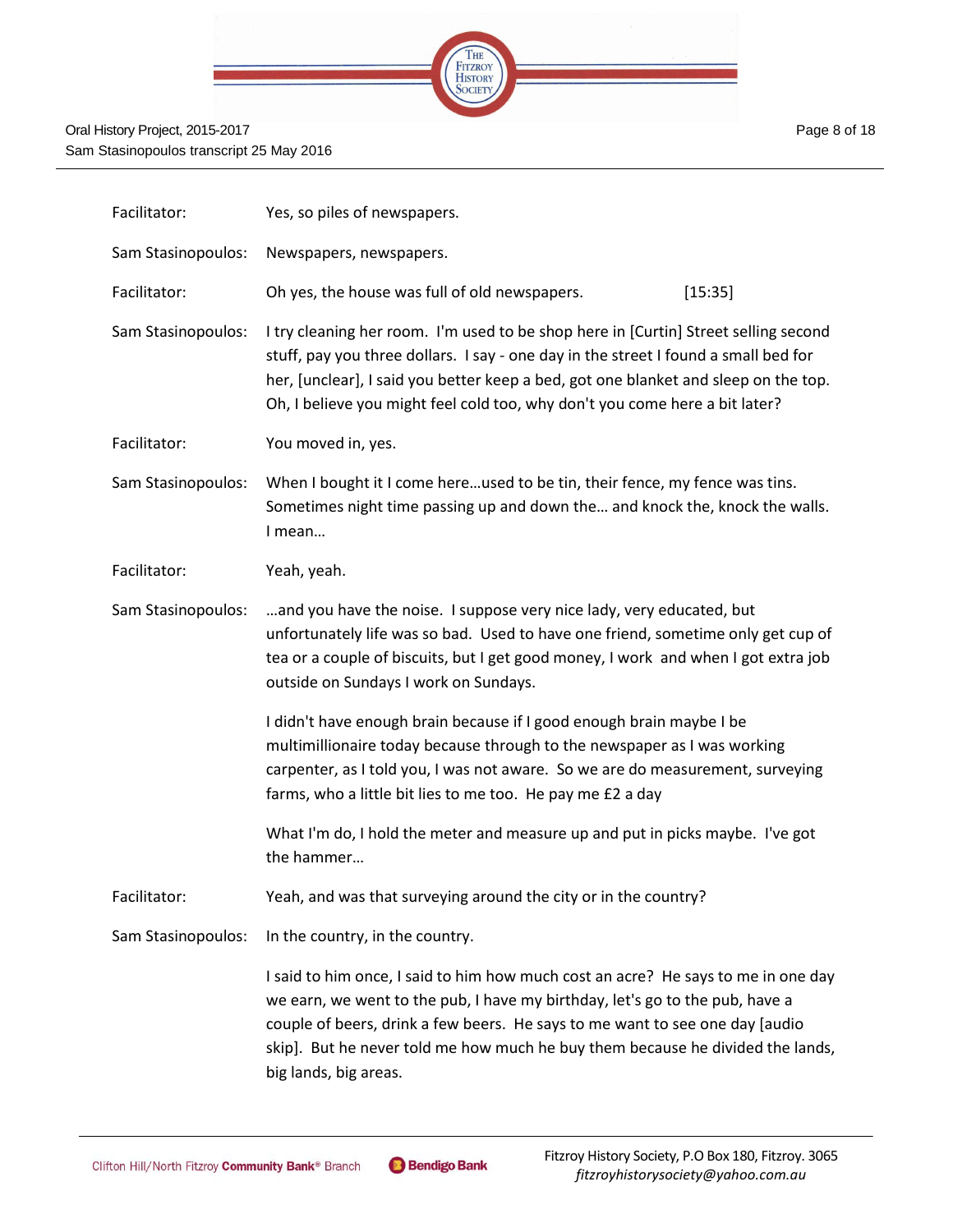

| Facilitator:       | Oh, was he going to develop them? He was                                                                                                                        |
|--------------------|-----------------------------------------------------------------------------------------------------------------------------------------------------------------|
| Sam Stasinopoulos: | No, what he do, kept acres, measured up acres, distances, alright, from here to<br>George Street, you know George Street is? It went from here to Town Hall.    |
|                    | Got a [unclear] line too, at that time I learnt the  line. [Unclear] lines, you know<br>what's a  line?                                                         |
| Facilitator:       | Yes I do, yes.                                                                                                                                                  |
| Sam Stasinopoulos: | [Unclear] line set in here. You can see straight.                                                                                                               |
| Facilitator:       | Straight, yes.                                                                                                                                                  |
| Sam Stasinopoulos: | One fellow with a stick says go left, go right, right. Or he can show you.                                                                                      |
| Facilitator:       | Yeah, so you learnt all that, yes.                                                                                                                              |
| Sam Stasinopoulos: | Alright?                                                                                                                                                        |
| Facilitator:       | Yeah, and did - were you fixing up this house as well at the same time?                                                                                         |
| Sam Stasinopoulos: | Yes I fix, I fix.                                                                                                                                               |
| Facilitator:       | So you were repairing the house.<br>[18:37]                                                                                                                     |
| Sam Stasinopoulos: | Yes, and the back.                                                                                                                                              |
| Facilitator:       | So you did all of this, you fixed it all over a long time.                                                                                                      |
| Sam Stasinopoulos: | I build this kitchen, this kitchen was like that, the floor's rotten,<br>with concrete<br>on the bottom, all the floors have got concrete, I pour the concrete. |
| Facilitator:       | Yes, because it was so, so rough, yes.                                                                                                                          |
| Sam Stasinopoulos: | Yes I learn from my country, my , yeah.                                                                                                                         |
| Facilitator:       | Yeah, so you worked very hard all that time                                                                                                                     |
| Sam Stasinopoulos: | Oh yes, I work very hard.                                                                                                                                       |
| Facilitator:       | and did you go to, did you have fun as well? Did you meet Georgia at the Town<br>Hall?                                                                          |
| Sam Stasinopoulos: | No.                                                                                                                                                             |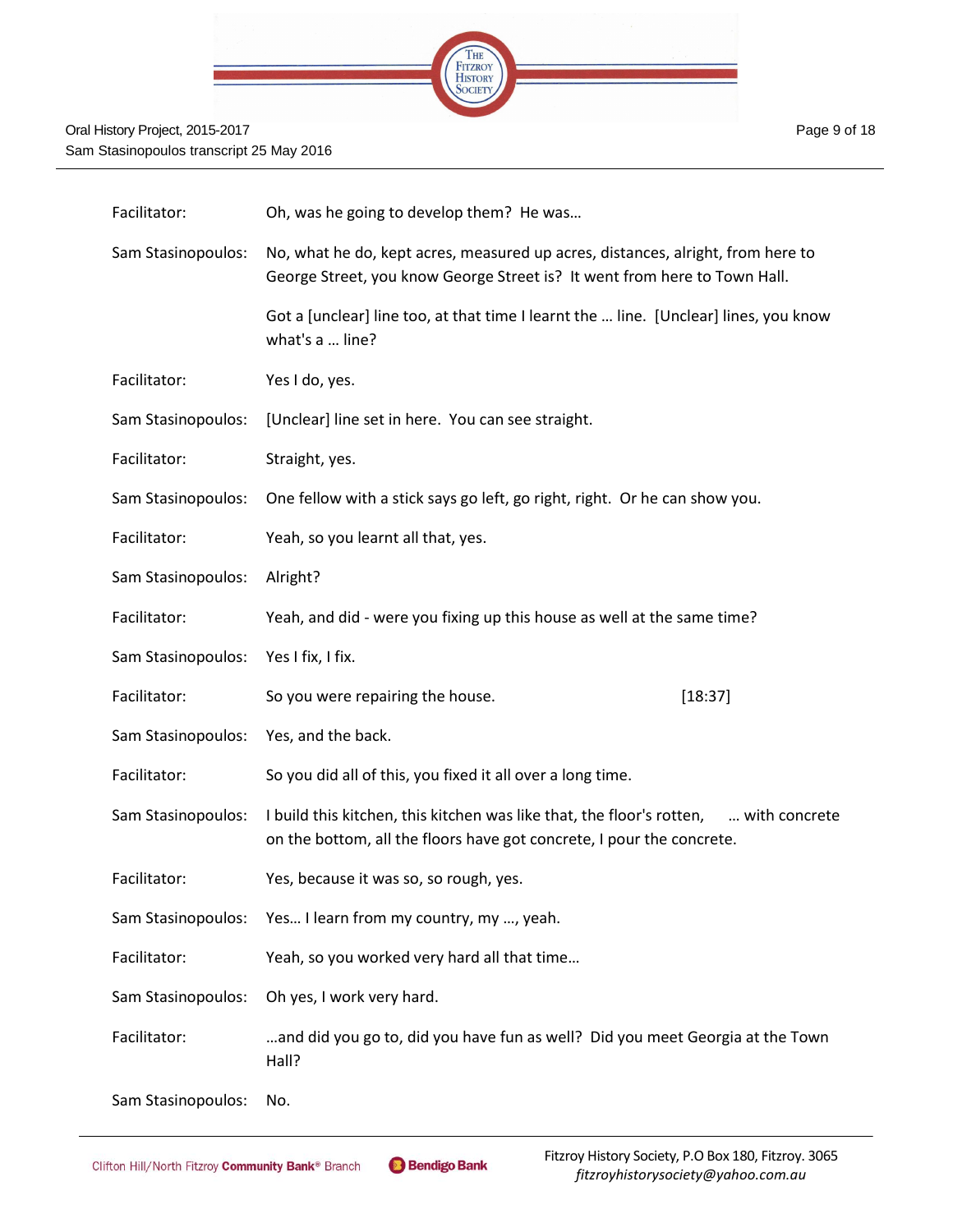

| Facilitator:       | Can you talk about                                                                                                                                                                                                                                                                                                                                                                       |
|--------------------|------------------------------------------------------------------------------------------------------------------------------------------------------------------------------------------------------------------------------------------------------------------------------------------------------------------------------------------------------------------------------------------|
| Sam Stasinopoulos: | When I fix the house, when I fix the house, the lady at the top. Mrs Stronghair,<br>that lady's passed, I fixed her room, I threw all her rubbish away.                                                                                                                                                                                                                                  |
| Facilitator:       | Yes, Mrs Stronghair                                                                                                                                                                                                                                                                                                                                                                      |
| Sam Stasinopoulos: | She was nice lady she was.                                                                                                                                                                                                                                                                                                                                                               |
| Facilitator:       | and you were - yeah.                                                                                                                                                                                                                                                                                                                                                                     |
| Sam Stasinopoulos: | I say I                                                                                                                                                                                                                                                                                                                                                                                  |
| Facilitator:       | Did she go on living here for a long time?                                                                                                                                                                                                                                                                                                                                               |
| Sam Stasinopoulos: | Yes, I say [unclear] was from very wealthy family, very wealthy family. She used to<br>have one girlfriend in [unclear] Street, sometimes go for coffee together. I was<br>inspect it a lot of times was and when she die she left day before, or the two days<br>before, doesn't feel well because I make cup of tea.                                                                   |
|                    | I live also with my sister, my sister, that I brought - my brother too, my brother in<br>six months [audio skip]. A few dollars. My house in George Street, got a house in<br>George Street, was big, two storey place with big veranda on the front, very big<br>house. [Unclear] whatever. So life's starting here, slowly, slowly. I was teenager,<br>I'm here now  I start, I have a |
| Facilitator:       | Yes, and Mrs Stronghair, did she die in this house? Did she go to hospital?                                                                                                                                                                                                                                                                                                              |
| Sam Stasinopoulos: | No, she doesn't die, she doesn't die here.                                                                                                                                                                                                                                                                                                                                               |
|                    | [20:39]                                                                                                                                                                                                                                                                                                                                                                                  |
|                    | No, she get sick and went to see girlfriend in Napier Street  second house from<br>Napier Street, Greeves Street and Napier Street. Second house from the corner,                                                                                                                                                                                                                        |

corner is two storey place the next house, to have one girlfriend, yeah, I don't know what. But she never brought nobody here, she never brought [audio skip]. Nice, was nice lady. Was sometime - but before she dies I can see it you know, she's not go out and I call her, she said to me - she tried to give me a few dollars, she pay \$3 rent, \$2.50. Says I give you another \$0.50 make a - I say okay, I didn't push it.

Facilitator: She'd come and cook in the kitchen here sometimes?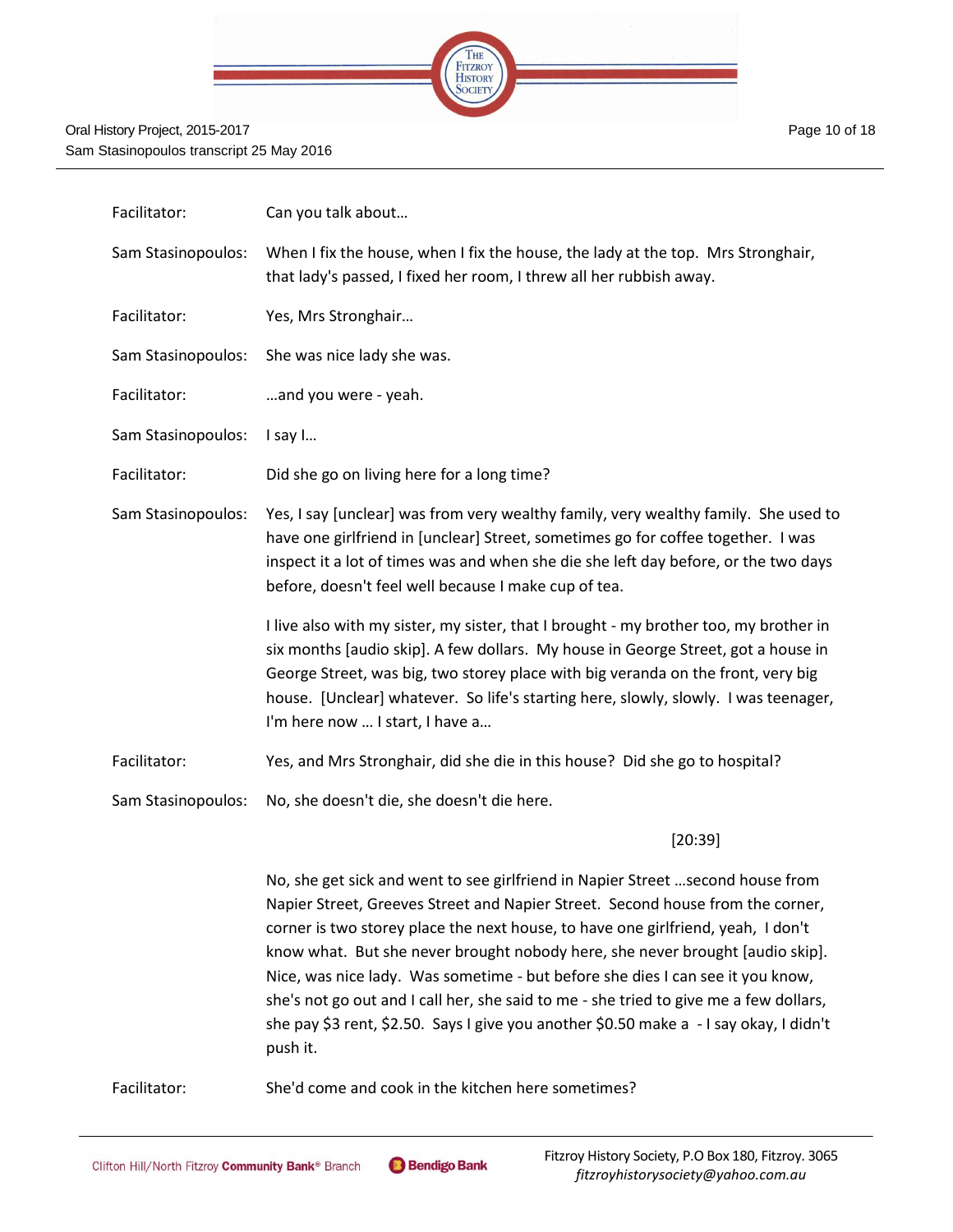

| Sam Stasinopoulos: | Only one cup of tea she make, nothing else.                                                                                                                                                                                                                                                                                                                                                                                                                                                       |
|--------------------|---------------------------------------------------------------------------------------------------------------------------------------------------------------------------------------------------------------------------------------------------------------------------------------------------------------------------------------------------------------------------------------------------------------------------------------------------------------------------------------------------|
| Facilitator:       | Yeah. So what did she eat?                                                                                                                                                                                                                                                                                                                                                                                                                                                                        |
| Sam Stasinopoulos: | That is surprise me too, that's a bit surprise me. I believe she ate only with<br>girlfriend.                                                                                                                                                                                                                                                                                                                                                                                                     |
| Facilitator:       | Oh right, yes.                                                                                                                                                                                                                                                                                                                                                                                                                                                                                    |
| Sam Stasinopoulos: | Maybe she ate at girlfriend place.                                                                                                                                                                                                                                                                                                                                                                                                                                                                |
| Facilitator:       | Yes, went there for meals sometimes.                                                                                                                                                                                                                                                                                                                                                                                                                                                              |
| Sam Stasinopoulos: | Never meet the girlfriend, I never meet her. Her family is come later when she<br>passed, [unclear].<br>[21:56]                                                                                                                                                                                                                                                                                                                                                                                   |
| Facilitator:       | Oh right.                                                                                                                                                                                                                                                                                                                                                                                                                                                                                         |
| Sam Stasinopoulos: | Yeah, because family is come from England looking for her.                                                                                                                                                                                                                                                                                                                                                                                                                                        |
| Facilitator:       | Do you have all her things here and they came                                                                                                                                                                                                                                                                                                                                                                                                                                                     |
| Sam Stasinopoulos: | No, no, no. All she got one old bed, you know the old single beds have got a TV on<br>the bottom.                                                                                                                                                                                                                                                                                                                                                                                                 |
|                    | Small, small thin mattress. Actually she had blankets, one blanket. I was believing<br>she feel cold too, she's feel cold too, because we have a heater here and I call her<br>a lot of times and we used to have a [unclear] here, have a TV. Is come out then,<br>there two others was not  as in  or even the other one, she go down. But they<br>are single [rooms], single door, here nothing. What's wrong? I've got a chimney<br>here, it was here, bit later [ask] myself why not fixing? |
|                    | She stay a little bit, come sister I have a small heater, she [audio skip], she pass,<br>she pass. [Audio skip] but nice lady, very nice, very nice. Sometime  she's got<br>one tea, one coffee, one biscuit, sometime I {leave] cakes, sometime a little bit<br>food. Mostly times take it, many times doesn't take it, says to me I ate it, it's a lie.<br>She was a nice lady.                                                                                                                 |

[Daughter arrives and makes tea and passes cakes]

Sam Stasinopoulos: Yes. At the time I bought this house, well it was not very clean but my sister called me to come in with her and then I call my brother., We pay a lot of money. We live together, I working. First couple of months my sister and my brother paid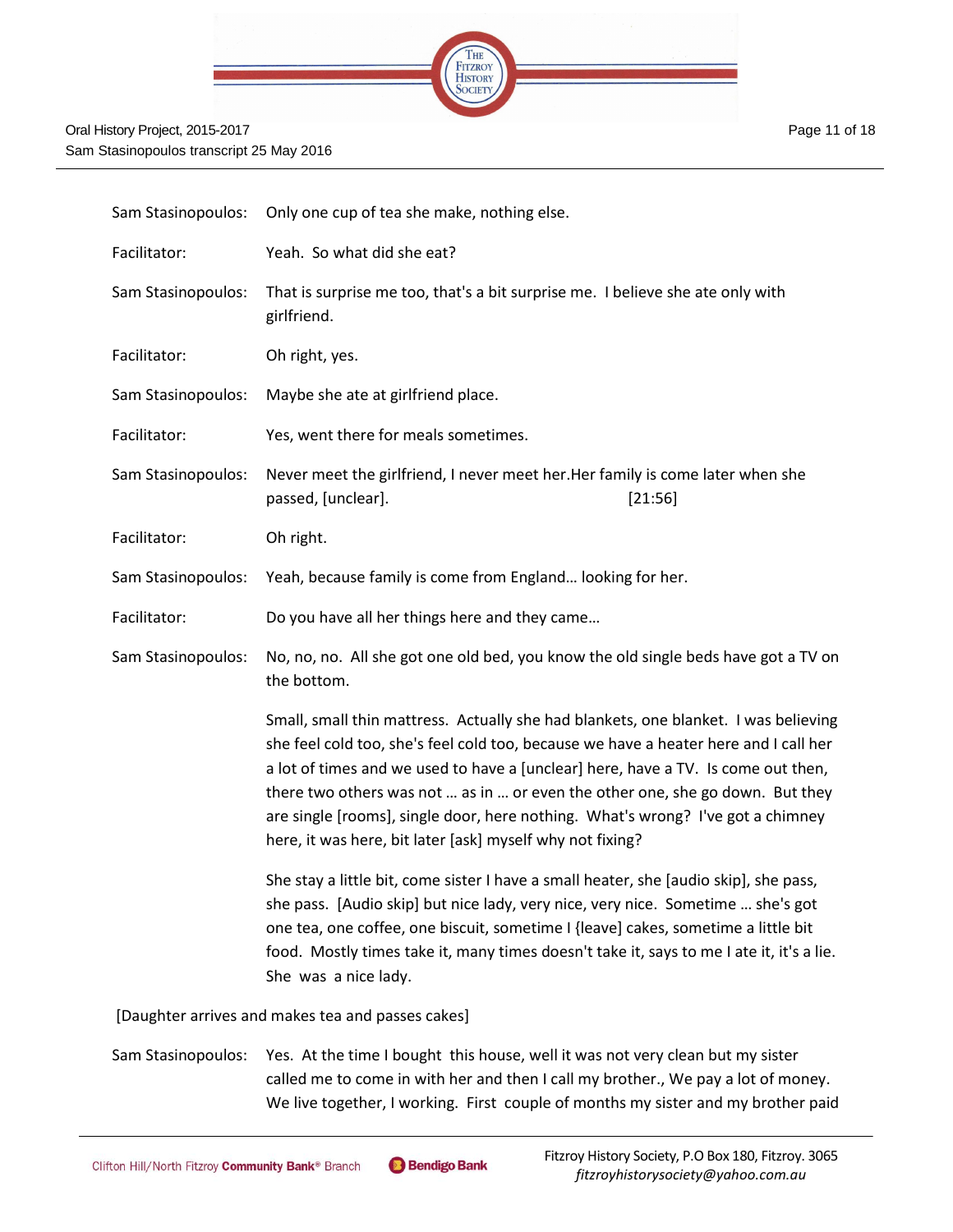

|                                  | me \$2 a week, I receive it. After two months I said I told you I start job here -- I<br>get \$65 a week.                                                                                                                                                                                                                                                                                                                                                    |
|----------------------------------|--------------------------------------------------------------------------------------------------------------------------------------------------------------------------------------------------------------------------------------------------------------------------------------------------------------------------------------------------------------------------------------------------------------------------------------------------------------|
| Facilitator:                     | Yes, doing what?                                                                                                                                                                                                                                                                                                                                                                                                                                             |
| Sam Stasinopoulos:               | Yes was good, oh tradesman, carpenter                                                                                                                                                                                                                                                                                                                                                                                                                        |
| [Aside discussion with daughter] |                                                                                                                                                                                                                                                                                                                                                                                                                                                              |
| Sam Stasinopoulos:               | Then I left, I left from there, I left from there and I found another good job,<br>carpenter again, I become occupied carpenter and I get a job King William Street<br>on the far end opposite the river to a one storey. I used to be like a boss there. I<br>start carpenter and when I were there used to be general foreman and I have a<br>small gang, I tell him what to do. Because I'm new Australian, that time Italians<br>and one Ungaria fellow. |
| Facilitator:                     | Hungarian?                                                                                                                                                                                                                                                                                                                                                                                                                                                   |
| Sam Stasinopoulos:               | Ungaria, Ungaria.                                                                                                                                                                                                                                                                                                                                                                                                                                            |
|                                  | He was old man, with disease, he pissed himself,<br>He come looking for<br>job, he says to me he piss himself. He says he's got bucket, collect his pisses. I<br>was feeling sorry for him. Every day he try garlic, onion. roasting pig. I have lots of<br>complaints. Sometimes he talk to me and he cry, I tell myself, I have a bad feeling.<br>I says to me, do right, I give him chance to life, I give him chance to life.                            |
| Facilitator:                     | Yeah, and did he stay?                                                                                                                                                                                                                                                                                                                                                                                                                                       |
|                                  | [26:28]                                                                                                                                                                                                                                                                                                                                                                                                                                                      |
| Sam Stasinopoulos:               | He stay before the end the job but the company say one day sacking, sacking lot<br>of people except me, [unclear] I don't know, take him first, he was sacked. He's<br>come to me, why you sack me? The office, the office decide to.                                                                                                                                                                                                                        |
|                                  | This are not my fault, say. Don't think about sack you, I can sack you but [audio<br>skip] worker, is good worker, is good tradesman. But when he sack him he cried. I<br>say I can't help you [audio skip] times  his family on [audio skip] brought boiling<br>pig.                                                                                                                                                                                        |
| Facilitator:                     | Boiling pig, pork.                                                                                                                                                                                                                                                                                                                                                                                                                                           |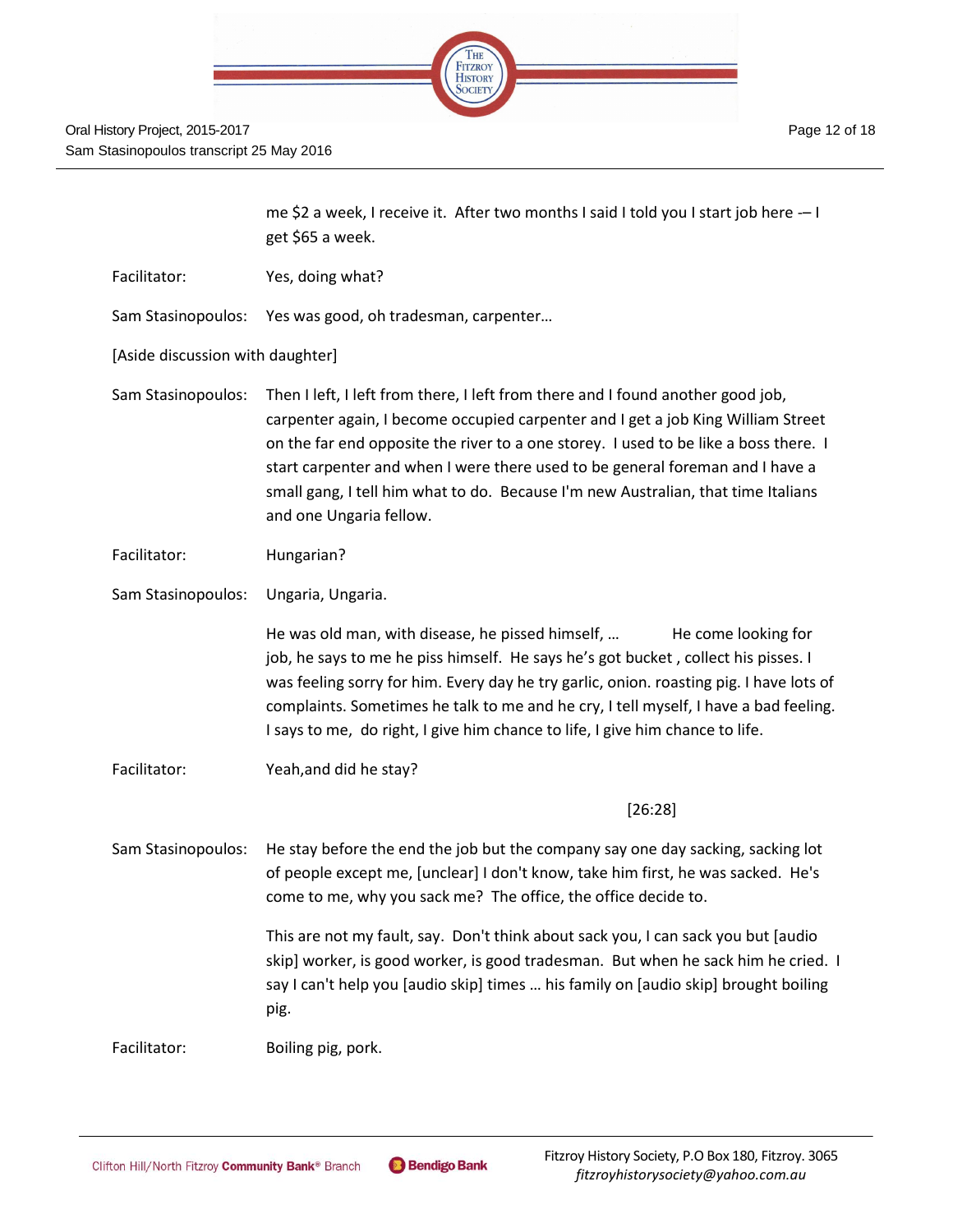

Sam Stasinopoulos: He tried to give me some, I say thank you, feel sorry. [Unclear] these hairs on the boar and I fix him a bit and I [rented], I live, I sleep on that room, my brother sit up there and sis-…

I was okay, I make money.

Facilitator: Did he come, did he come to stay in this house?

Sam Stasinopoulos: No, no he doesn't come. I have the neighbour, I have the neighbour only and sometimes I get private jobs outside with other people work for me. \$50-\$60 [audio skip] to do something for me, get 20-30 drachma, \$30, \$20 at least top whatever, I pay. I was never smart, I'm not like using -- and I like to make quid, to make quid, and I make quid, and I get the renovations. I have done a lot of jobs here in Fitzroy.

Facilitator: Yes, and did you stay connected with your Greek family in Greece? Did you go back to Greece

Sam Stasinopoulos: Yes, yes. I'm brought two or three times oil, I'm brought three…

- Facilitator: Yes, Sam tell me, before we finish, where did you meet your wife, your lovely wife?
- Sam Stasinopoulos: Here.… When I fixed the house and I rent it I have on top, [unclear] got small rooms on the top. Where the door is, up there I've got small rooms and I live there. My wife is coming and I pretend I'm here, look in the room. One Saturday early in the morning they come ask my sister, who used to be here, and asking for rooms. [29:10]
	- Says my sister, sorry the boss not here, can't tell you nothing. [Unclear] one room on top, my wife and her sister, her sister one, her sister still [unclear].
- Facilitator: Yeah, what was her family's name?

Sam Stasinopoulos: Pashos.… P-a-s-h-o-s.

Facilitator: Yes, right. Yes, so she came with her sister and you gave her a room?

Sam Stasinopoulos: Yeah, they came ask for a room, I say I've got a room. I used to have one bludger on the top, I give him notice to go because he come night. …Night times somebody sleep, like nice and quiet because everybody working.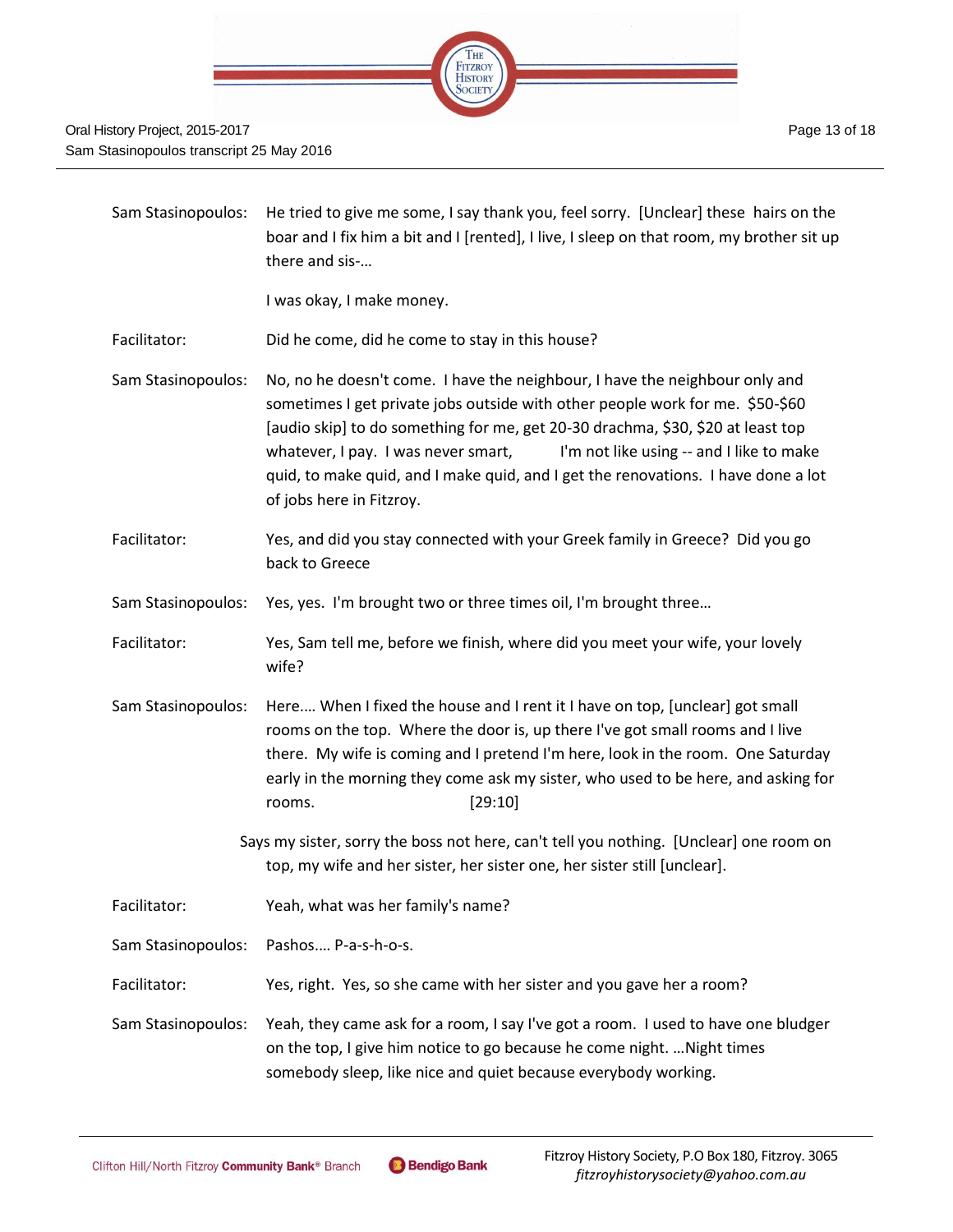| THE<br>FITZROY<br>HISTORY<br>SOCIETY |  |
|--------------------------------------|--|
| <b>JULIE</b>                         |  |
|                                      |  |

|                    | Yeah and they come and they workers come here. Well, he was young, I was<br>middle aged too actually                                                                                                                                                                                                  |         |
|--------------------|-------------------------------------------------------------------------------------------------------------------------------------------------------------------------------------------------------------------------------------------------------------------------------------------------------|---------|
| Facilitator:       | Georgia was very young, was she?                                                                                                                                                                                                                                                                      |         |
| Sam Stasinopoulos: | Yeah.                                                                                                                                                                                                                                                                                                 |         |
| Facilitator:       | When she came to see the room? She was working in Fitzroy?                                                                                                                                                                                                                                            |         |
|                    |                                                                                                                                                                                                                                                                                                       | [30:10] |
| Sam Stasinopoulos: | Yeah, she used to work in, yes, but said she doesn't like it. The reason because<br>she was poor, don't like it and say the other words, they offered me, [unclear]<br>were a lot of money,                                                                                                           |         |
| Facilitator:       | Instead of Georgie, she knew that you liked Georgie, she wanted to stop that, yes.                                                                                                                                                                                                                    |         |
| Sam Stasinopoulos: | Yeah, yes. I refuse, I refuse. Something I, I don't know, I don't know what, I don't<br>know what make me [unclear] your sister, used to live in my brother house with<br>mother-in-law                                                                                                               |         |
|                    | But they got another sister, and they got a little bit dispute with their brothers and<br>they say, because Georgia's sister used to work here in [Unclear] Street and next<br>to Brunswick Street, the old bank. You know there used to be old bank?                                                 |         |
| Facilitator:       | Which street?                                                                                                                                                                                                                                                                                         |         |
| Sam Stasinopoulos: | Brunswick Street and Johnson Street. Next to the bank, you know, in the shop                                                                                                                                                                                                                          |         |
| [Over speaking]    |                                                                                                                                                                                                                                                                                                       |         |
| Facilitator:       | Oh yes, yes. Where the                                                                                                                                                                                                                                                                                |         |
| Sam Stasinopoulos: | They make [unclear], they make pyjamas. That's it. My brother is come here a bit<br>late to that time I buy another house because my sister and I have a<br>disagreement. Say don't marry her she's got another [unclear] East Melbourne.                                                             |         |
| Facilitator:       | In East Melbourne?                                                                                                                                                                                                                                                                                    | [31:27] |
| Sam Stasinopoulos: | Oh, not East Melbourne, is East Hawthorn East Hawthorn. Rent big house, saw<br>in the papers one day [audio skip] to see the house says to me maybe somebody<br>in somebody not. But anyhow if somebody in call him I send him to you. I work in<br>50 Campbell Grove, that's my house, second house. |         |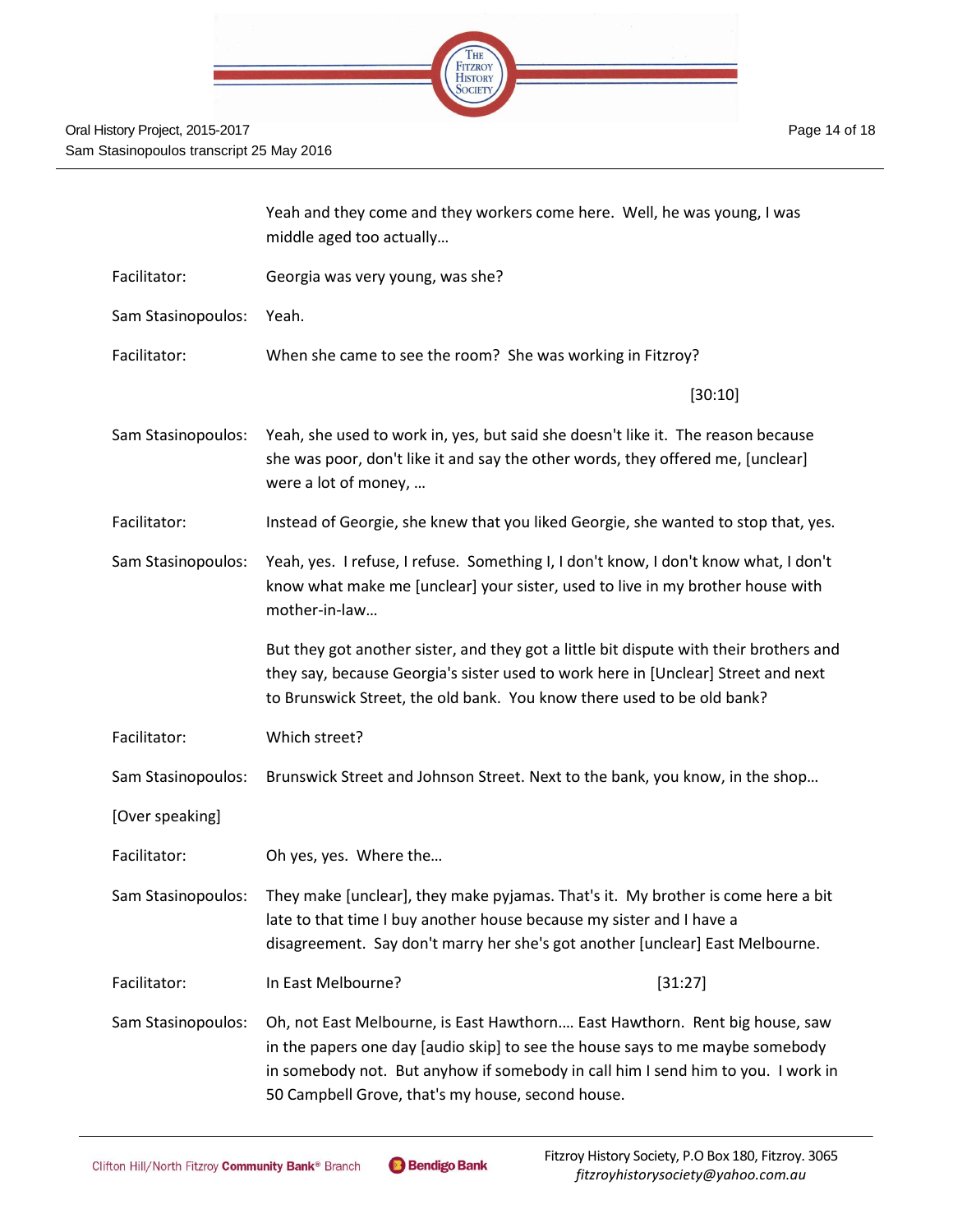|                    | It's a very big block, 180 feet, big thing behind the [audio skip] weatherboard<br>house, weatherboard, four bedrooms, nobody paid their money. [Unclear] house,<br>no-one goes through the house. I don't know, it's my luck. |         |
|--------------------|--------------------------------------------------------------------------------------------------------------------------------------------------------------------------------------------------------------------------------|---------|
| Facilitator:       | Yes, it was luck, the best luck. Yes.                                                                                                                                                                                          |         |
| Sam Stasinopoulos: | The money is good, I like money. But that's it, that is and sometime I help out<br>my sister and to be honest with you I  my sister, really sorry, goodbye, it's<br>happen. I asked her apologise a bit later.                 |         |
| Facilitator:       | Did you make friends again?                                                                                                                                                                                                    |         |
| Sam Stasinopoulos: | Hey?                                                                                                                                                                                                                           |         |
| Facilitator:       | Did the two women make friends in the end? Did she                                                                                                                                                                             |         |
| Sam Stasinopoulos: | Oh yeah They become friends                                                                                                                                                                                                    |         |
| Facilitator:       | Bit of, they become friends.                                                                                                                                                                                                   | [32:30] |
| Sam Stasinopoulos: | Since my first daughter. You never meet my first daughter.                                                                                                                                                                     |         |
|                    | My first daughter is at college.                                                                                                                                                                                               |         |
| Facilitator:       | I met, yes I did meet her.                                                                                                                                                                                                     |         |
| Sam Stasinopoulos: | But she doesn't work psychology. Is a big [unclear] in the mines, get more than<br>roughly maybe she gets half million pay.                                                                                                    |         |
| Facilitator:       | We'll keep going for another 10 minutes.                                                                                                                                                                                       |         |
| Sam Stasinopoulos: | I don't mind, no, don't mind.                                                                                                                                                                                                  |         |
| Facilitator:       | Then we'll finish. It's good. Now, where did you and Georgia get married? Where<br>was that?                                                                                                                                   |         |
|                    |                                                                                                                                                                                                                                | [33:15] |
| Sam Stasinopoulos: | Oh, we married here.                                                                                                                                                                                                           |         |
| Facilitator:       | Married here in this house?                                                                                                                                                                                                    |         |
| Sam Stasinopoulos: | Yeah, but important things. Oh and don't marry, I marry in a church. Sorry about<br>that. My sister doesn't come to my wedding.                                                                                                |         |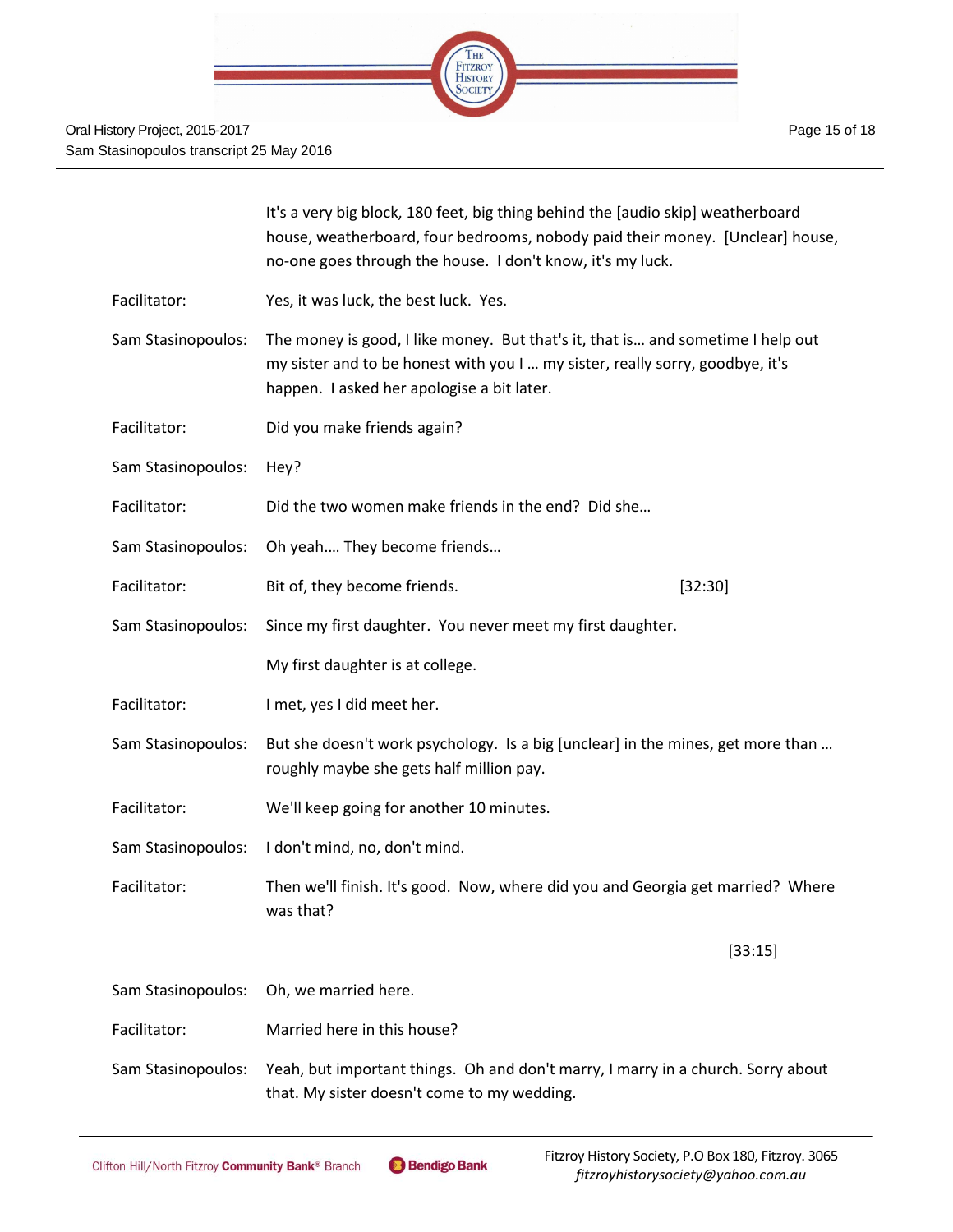

| Facilitator:       | She doesn't come, oh.                                                                                                                                                                                                                 |
|--------------------|---------------------------------------------------------------------------------------------------------------------------------------------------------------------------------------------------------------------------------------|
| Sam Stasinopoulos: | At that time I live in East Hawthorn, in Campbell Grove                                                                                                                                                                               |
| [Over speaking]    |                                                                                                                                                                                                                                       |
| Facilitator:       | So where did you marry? What church did you get married in, do you remember?                                                                                                                                                          |
| Sam Stasinopoulos: | The Greek one.                                                                                                                                                                                                                        |
| Facilitator:       | The Greek church, yes, of course, in East Melbourne.                                                                                                                                                                                  |
| Sam Stasinopoulos: | Yeah.                                                                                                                                                                                                                                 |
| Facilitator:       | Yes, the one that caught on fire the other day.                                                                                                                                                                                       |
| Sam Stasinopoulos: | Yeah, yeah. I married                                                                                                                                                                                                                 |
| [Over speaking]    |                                                                                                                                                                                                                                       |
| Facilitator:       | Yes, you married there yes, big, big wedding, many people, yes?                                                                                                                                                                       |
| Sam Stasinopoulos: | Oh, I didn't have so many. I only have so many.                                                                                                                                                                                       |
| Facilitator:       | Did she have a big family, Georgia?                                                                                                                                                                                                   |
| Sam Stasinopoulos: | Yes, Georgia used to have another two sisters and one brother. Yeah, yeah [audio<br>skip] but at that time his father was not here and father come later and mother<br>[audio skip] us. Still he got one sister and one brother here. |
| Facilitator:       | So you lived in East Hawthorn when your married life began?                                                                                                                                                                           |
| Sam Stasinopoulos: | Eh?                                                                                                                                                                                                                                   |
| Facilitator:       | When you were living in East Hawthorn, when you were                                                                                                                                                                                  |
| Sam Stasinopoulos: | [34:21]<br>Yes.                                                                                                                                                                                                                       |
| Facilitator:       | [Audio skip] And your children were born there?                                                                                                                                                                                       |
| Sam Stasinopoulos: | Yes, a couple of my children born in East Hawthorn and and I rest and I come<br>here. Yeah, [unclear].  lesson from that's never forget.                                                                                              |
| Facilitator:       | Yes, yes, yes. Of course                                                                                                                                                                                                              |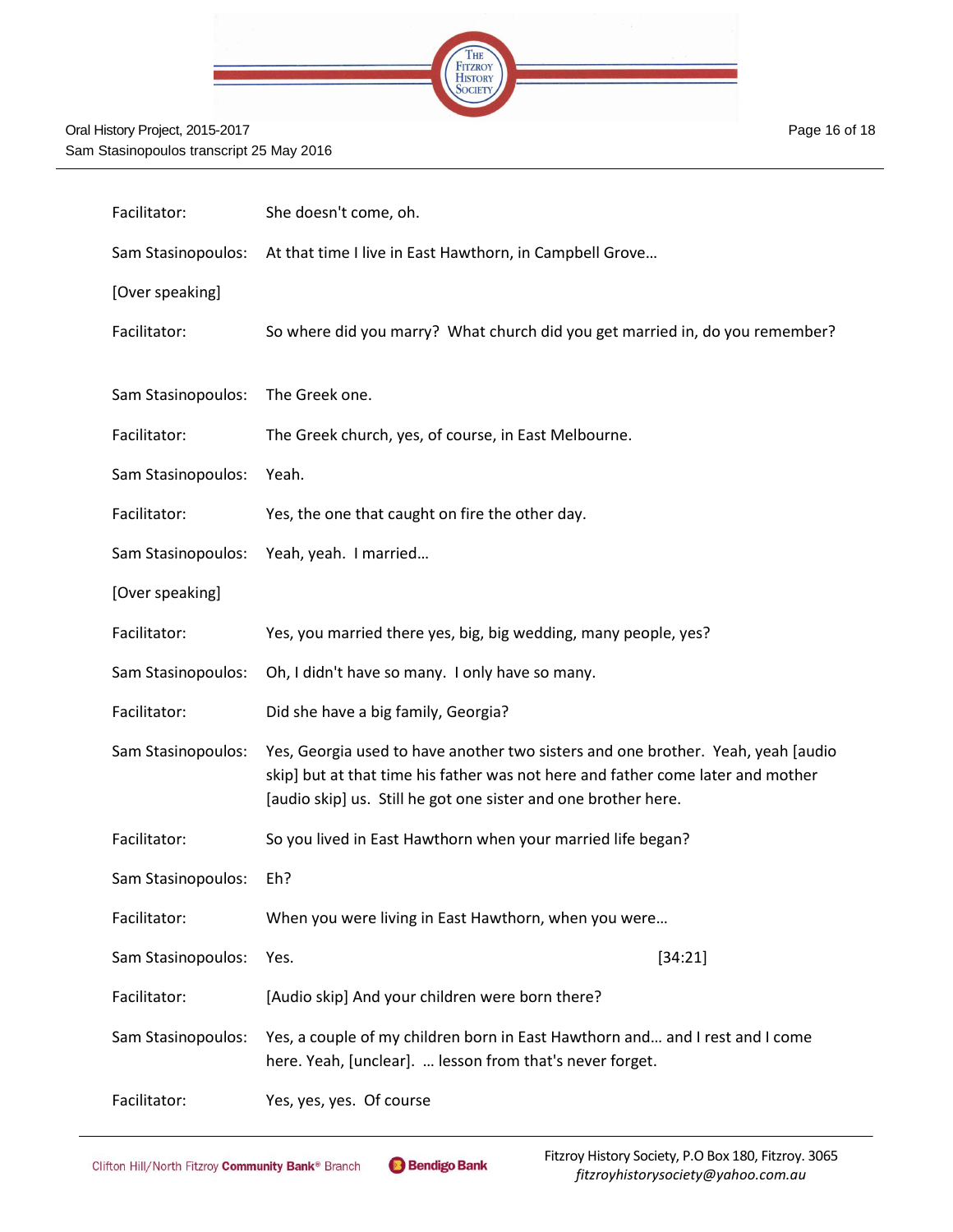

|                    | Sam Stasinopoulos: You make the black, hard to clean it up                                                                      |
|--------------------|---------------------------------------------------------------------------------------------------------------------------------|
| [Over speaking]    |                                                                                                                                 |
| Sam Stasinopoulos: | Still my sister lie in the hospital [83] years old They used to have a, you know<br>the hair?                                   |
| Facilitator:       | When all your children were growing up you were living in Fitzroy?                                                              |
| Sam Stasinopoulos: | Yes.                                                                                                                            |
| Facilitator:       | All of you were here, yes, and the children were at local schools, were they? Or<br>were they                                   |
| Sam Stasinopoulos: | Yes, they've been local, they've been to university and to Uni High Even Nick.                                                  |
| Facilitator:       | He went to Uni High did he?                                                                                                     |
| Sam Stasinopoulos: | But he left.                                                                                                                    |
| Facilitator:       | Why did leave Uni high?                                                                                                         |
| Sam Stasinopoulos: | I don't know. Like good fruit, put him in with the bad ones, what's going to be?<br>It's going to be bad.                       |
| Facilitator:       | Yes, that must've been hard for you.                                                                                            |
| Sam Stasinopoulos: | Helen, she go to Uni High, she left Uni High.                                                                                   |
| Facilitator:       | Yeah. She told me you sent her back to Greece to make sure that she would learn<br>the language and do all that, is that right? |
| Sam Stasinopoulos: | Who left                                                                                                                        |
| Facilitator:       | Helena told me, she went back to Greece, you                                                                                    |
| Sam Stasinopoulos: | We did say to go once holiday, all together.<br>To Greece and because I<br>[unclear] last two of them into Greece those to      |
| [Over speaking]    |                                                                                                                                 |
|                    |                                                                                                                                 |

[36:04]

Page 17 of 18

That's a life, no matter what they say, what things can be happen.